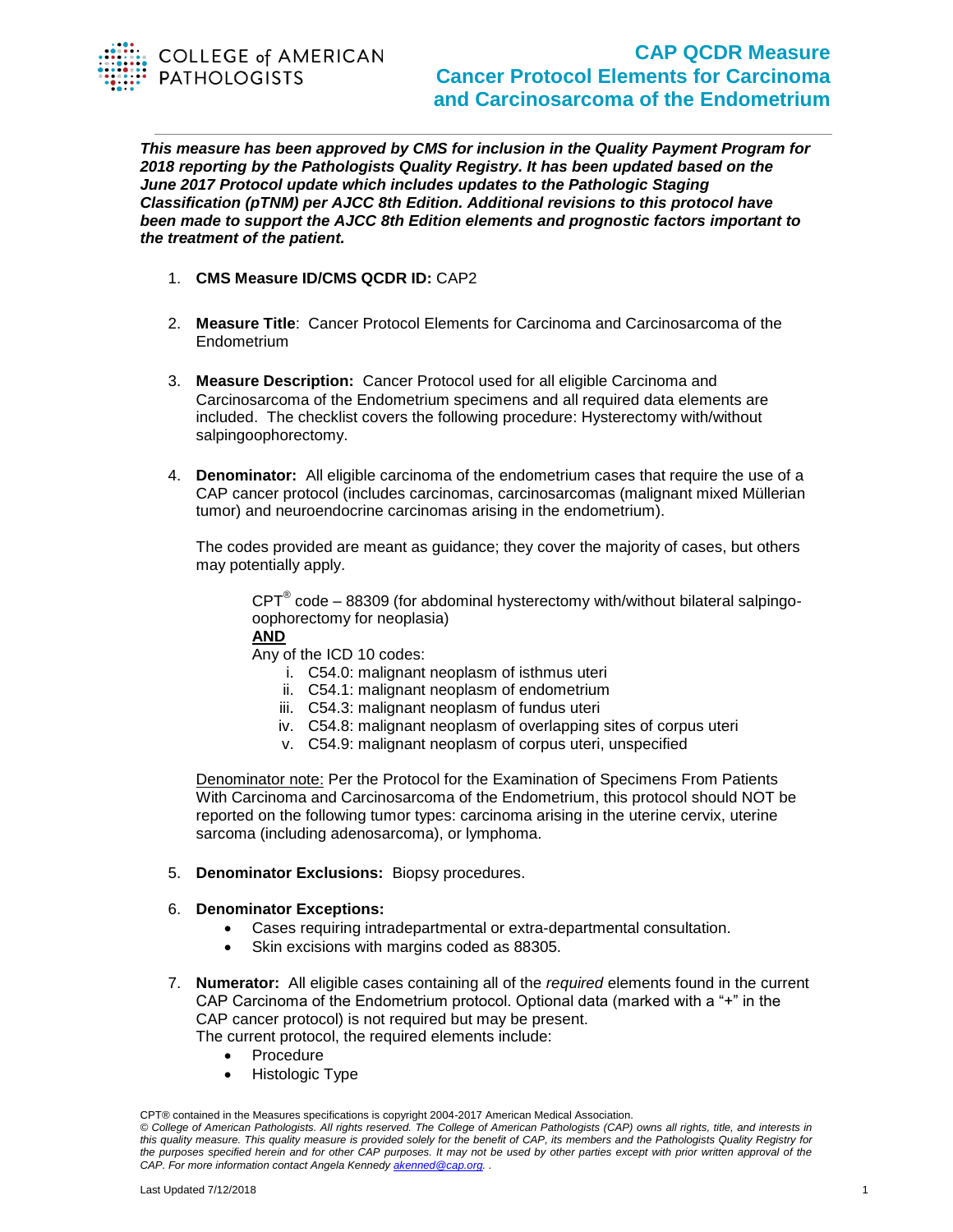

- **•** Histologic Grade
	- Myometrial Invasion
	- Uterine Serosa Involvement
- Cervical Stromal Involvement
- Other Tissue/Organ Involvement
- Margins (required only if cervix and/or parametrium/paracervix is involved by carcinoma)
	- i. Ectocervical/Vaginal Cuff Margin
	- ii. Parametrial/Paracervical Margin
- Lymphovascular Invasion
- Regional Lymph Nodes details
- Pathologic Stage Classification (pTNM, AJCC 8th Edition)
- \* *If an item is not applicable, an "N/A" listing is required.*
- 8. **Numerator Exclusions:** None
- 9. **Rationale:** The CAP cancer templates have been thoroughly researched and have been determined to contain all the elements that a clinician would need to appropriately treat a patient with a malignant disease. Therefore utilizing all the required elements found in a CAP template for malignant cases should be the very definition of a high quality report and serve as a measure of pathologist performance. An accurate and complete diagnosis as would be found in a high quality pathology report with the CAP cancer template is crucial to successful patient treatment and outcomes.
- 10. **NQF Number:** N/A
- 11. **eCQM Number:** N/A
- 12. **NQS Domain:** Effective Clinical Care
- 13. **Outcome or High Priority?:** No
- 14. **High Priority Type:** N/A
- 15. **Measure Type:** Process
- 16. **Inverse Measure:** No
- 17. **Proportional Measure:** Yes
- 18. **Continuous Variable Measure:** No
- 19. **Ratio Measure:** No
- 20. **If Continuous Variable and/or Ratio is chosen, what would be the range of the score(s)?**: N/A

CPT® contained in the Measures specifications is copyright 2004-2017 American Medical Association.

*<sup>©</sup> College of American Pathologists. All rights reserved. The College of American Pathologists (CAP) owns all rights, title, and interests in this quality measure. This quality measure is provided solely for the benefit of CAP, its members and the Pathologists Quality Registry for the purposes specified herein and for other CAP purposes. It may not be used by other parties except with prior written approval of the CAP. For more information contact Angela Kennedy [akenned@cap.org.](mailto:akenned@cap.org) .*